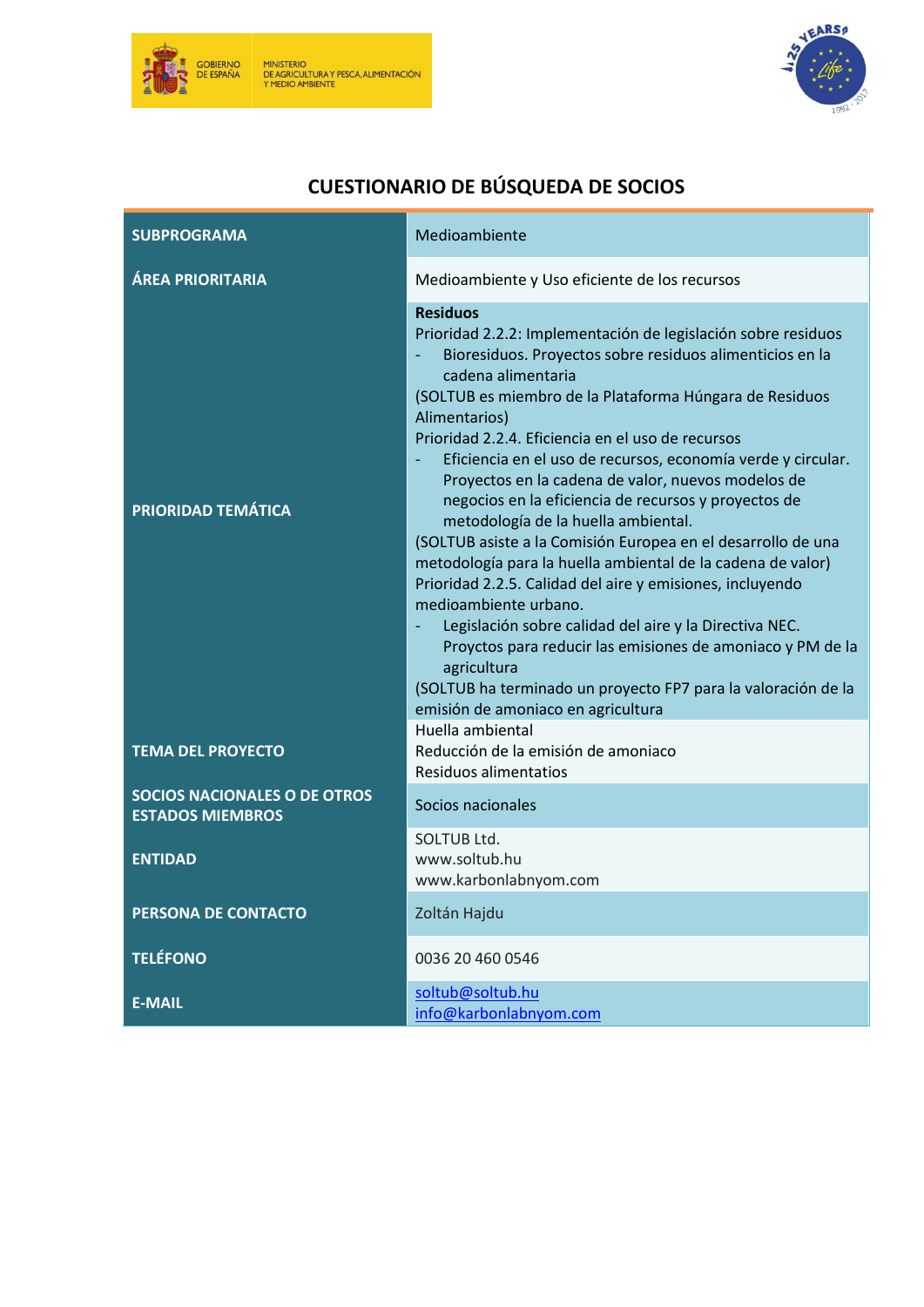# **LIFE-PEF (product environmental footprint)**

# **Proposal title**: **Improving resource efficiency in the food chain by assessing the environmental footprint of products**

## **Problem description**

The European Commission proposed an EU-wide methods to measure the life cycle environmental performance of food products encouraging Member States to take them up. The EU suggested common methods were announced and published in the Communication " Building the Single Market for Green Products, Facilitating better information on the environmental performance of products and organisations COM(2013) 196 final". The tools to participate on the single market of green products are the Product Environmental Footprint (PEF) which use the Life Cycle Assessment (LCA) based method to calculate the environmental performance of a product. The Commission between 2013-2016 launched a food group PEF testing through an open call for volunteers. The objectives was to set up and validate the process of the development of product group-specific rules (Product Environmental Footprint Category Rules – PEFCRs), including the development of performance benchmarks and to test the different compliance and verification systems. Different business-to-business and business-to-consumer communication vehicles was developed in collaboration with stakeholders. The LIFEPEF proposal intend to assist EU Commission in the implementation of the relevant EU requirements.

#### **Overall objective**

The LIFEPEF proposal by implementing the EU recommendation on the common methods to measure the life cycle environmental performance of food products aims to enable LIFE partners to benefit from the advantages of applying the PEF potentials in order to increase their resource efficiency, to close the material and energy loops and to improve the environmental performance of seleted food products. The planned activities aims to provide relevant policy tools to effectively use PEF potentials to fulfil the EU single market of green products requirement (COM(2013) 196 final), furthermore to create awareness among stakeholders and the general public. The EU launched a three year testing period through an open call for volunteers which will be further extended by the LIFEPEF proposal. Three case studies are planed to be elaborated for selected food products to further improve the EU PEF 2013-2016 testing period focusing on the partners+ products+ regional needs and to assist DG ENV in the PEF transition phase which will start from January 2018 and will last till December 2020 and also to improve the new governance structure proposed by DG ENV in 2015.

# **Proposed actions**

- A. Preparatory actions
- B. Purchase / lease of land and / or compensation payments for use rights
- C. Implementation actions
- D. Monitoring of the impact of the project actions
- E. Communication and dissemination of results
- F. Project management

# **Expected results**

The LIFEPEF proposal will assist participating partners to further improve the efficient use of their available resources, to close the material and energy loops at product and company level in order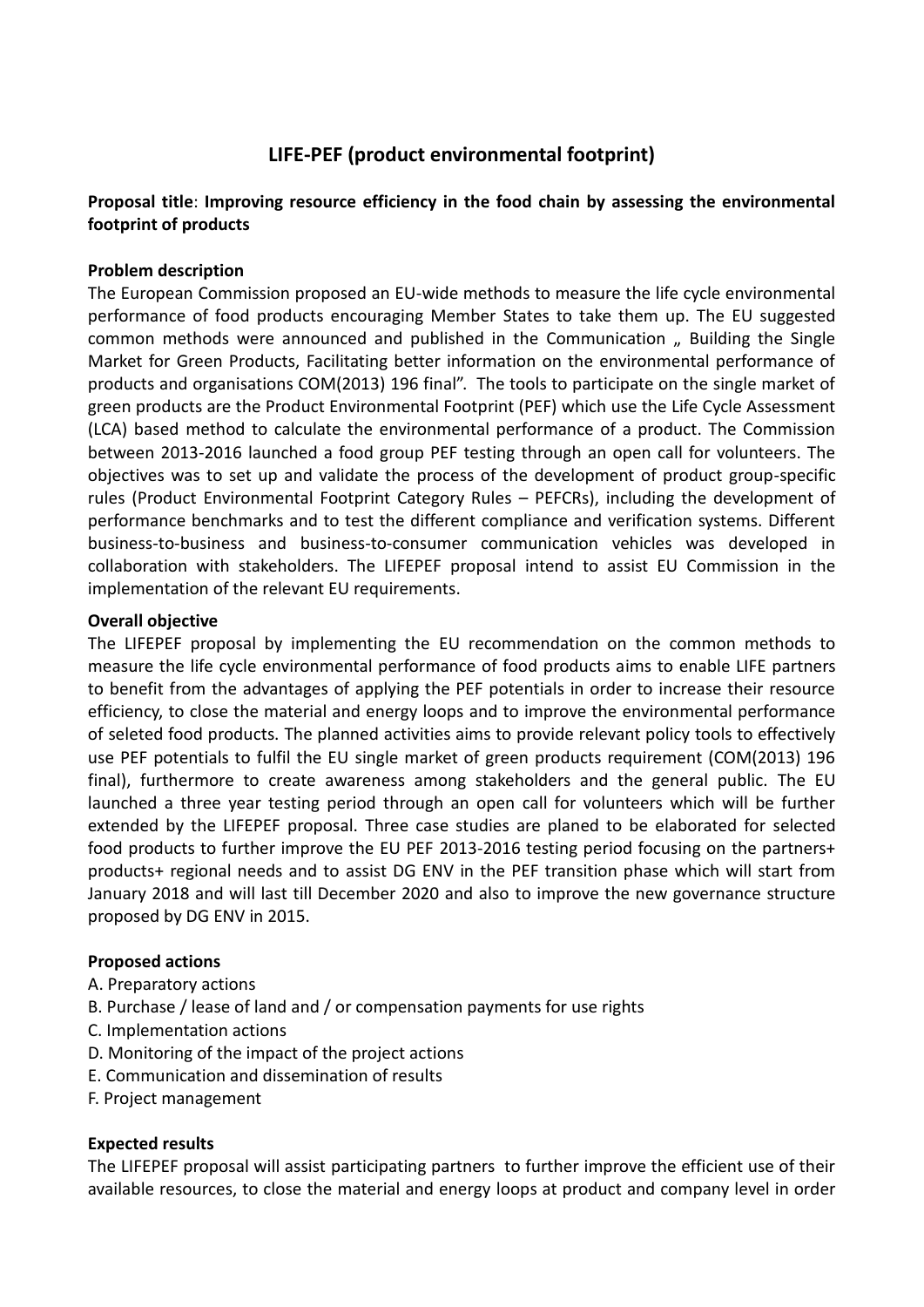to become more independent from external energy and material supply. Furthermore enforce partners in their efforts to diversify the sources of income from the agri -food sector and improve the participating organisations resource efficiency. Developing the environmental footprint of selected food products will allow policy makers to have a clearer picture of the potential environmental impacts related to certain food product groups and to set targets and environmental objectives based on such environmental footprint (EF) information. Furthermore the EU Member States who intend to introduce PEF incentives to link them to the environmental performance of a food product along its supply chain, also innovative companies can design better their products and services improving their environmental performance in the area where it delivers the best environmental advantages with marketing effects.

The results of the communication activities will be disseminated to stakeholders, large public, other interested parties via LIFE website, leaflets, newsletters, conferences and workshops.

## **Legal background**

1. The EU recommendation on the common methods to measure the life cycle environmental performance of products and organisations COM (2013)179 final

- 2. The resource-efficient Europe flagship initiative, COM(2011) 571 final
- 3. Single Market for Green Products initiative COM(2013) 196 final

4. Circular economy action plan "Closing the loop - An EU action plan for the Circular Economy COM(2015) 614 final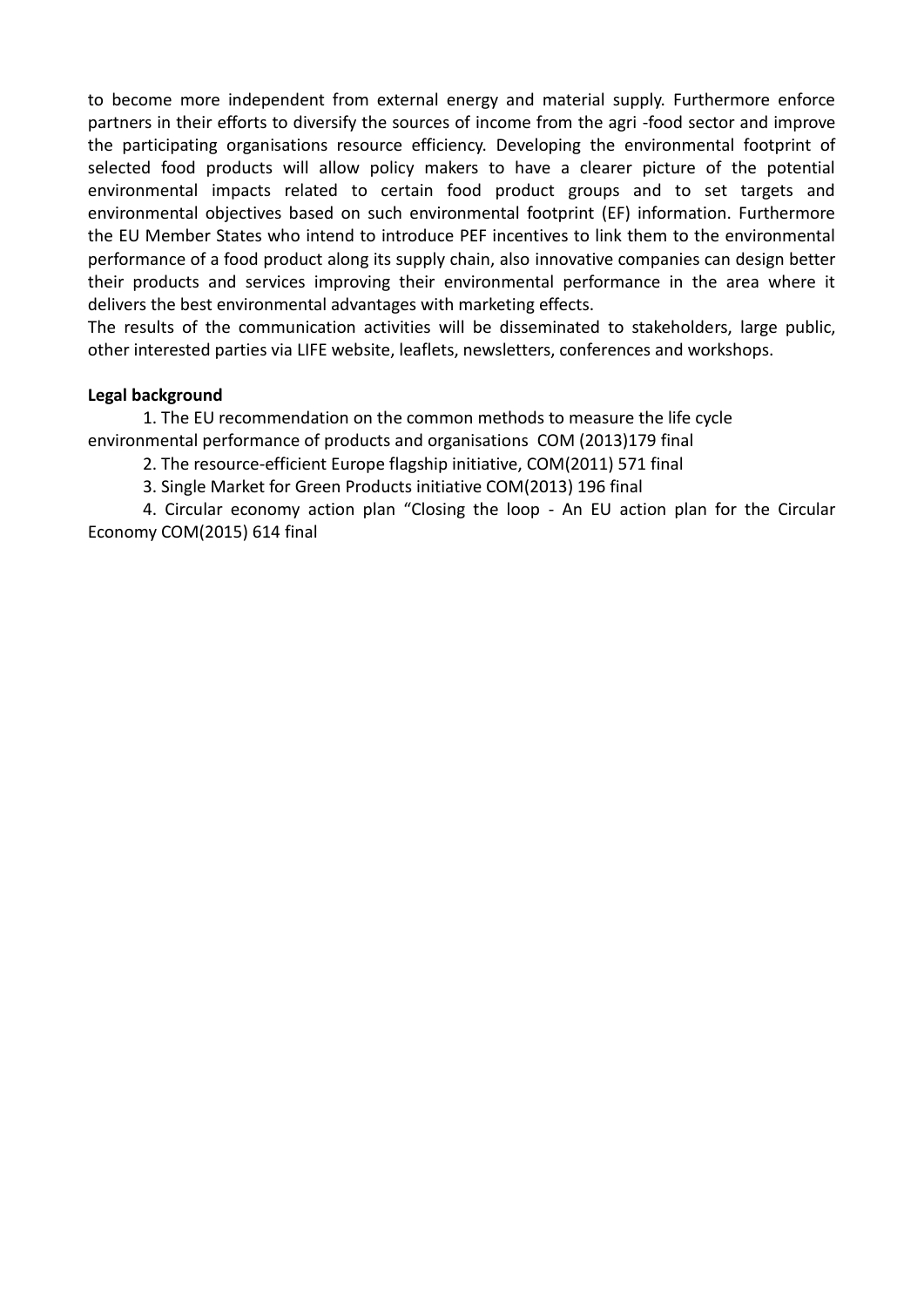# **LIFE-FWM (food waste management)**

#### **Proposal title**: **Innovative procedures in food waste management**

#### **Problem description**

Managing food waste is important to the global food security and preventing hazardous environmental problems as waste of energy, contribution to climate change, water pollution, availability of resources, also to avoid linked economic problems as increasing costs, consumption, waste and to mention the social impacts as health. Studies show that between 30%-50% of the world food production is not consumed, which leads to negative impacts throughout the food supply chain. Food waste prevention and reduction contribute to a resource efficient transition in Europe. The costs associated with food waste for EU-28 in 2012 are estimated at around 143 billion euros. Two-thirds of the costs are associated with food waste from households which have more edible food waste than any other sector including the costs associated with a tonne of food accumulating along the supply chain including processing, packaging and retail. The EU and Member States are committed to meeting the Sustainable Development Goal (SDG), adopted in September 2015, including the target to halve per capita food waste at the retail and consumer level by 2030, and reduce food losses along the food production and supply chains (SDG 12.3 target ).

#### **Overall objectives**

The general objective of the LIFE FWM is to reduce the food losses in the selected food chains and to improve the resource efficiency of the agri -food sectors. In order to achieve the general objectives the proposal aims to develop a common methodology to assess the different food waste/losses inputs and outputs in the selected sectors and food groups in different European regions, to perform case studies/pilots for the testing the efficiency of the methodology, to benchmark the different food groups (similarities and differences concerning food waste and losses) under different processing methods, increase awareness/communication and dissemination of the results to stakeholders, identify the best practices in food waste prevention and management. The food value chain will be assessed from primary production, processing, wholesale - logistics and retail - markets, food service and households. Food waste management include also the reutilisation of the waste as animal feed or producing green energy in biogas plants.

#### **Proposed actions**

- A. Preparatory actions
- B. Purchase / lease of land and / or compensation payments for use rights
- C. Implementation actions
- D. Monitoring of the impact of the project actions
- E. Communication and dissemination of results
- F. Project management

#### **Expected results**

Based on the developed common methodology enforced with the case studies/pilots of selected food groups in different European regions the guideline of best practices in food waste management will be issued for the participants in the food value chain as producers, processors, retailers, food services, households. The guideline deals also with food waste measurements, food redistribution, awarenes rising and needs in education, compilation of research and innovation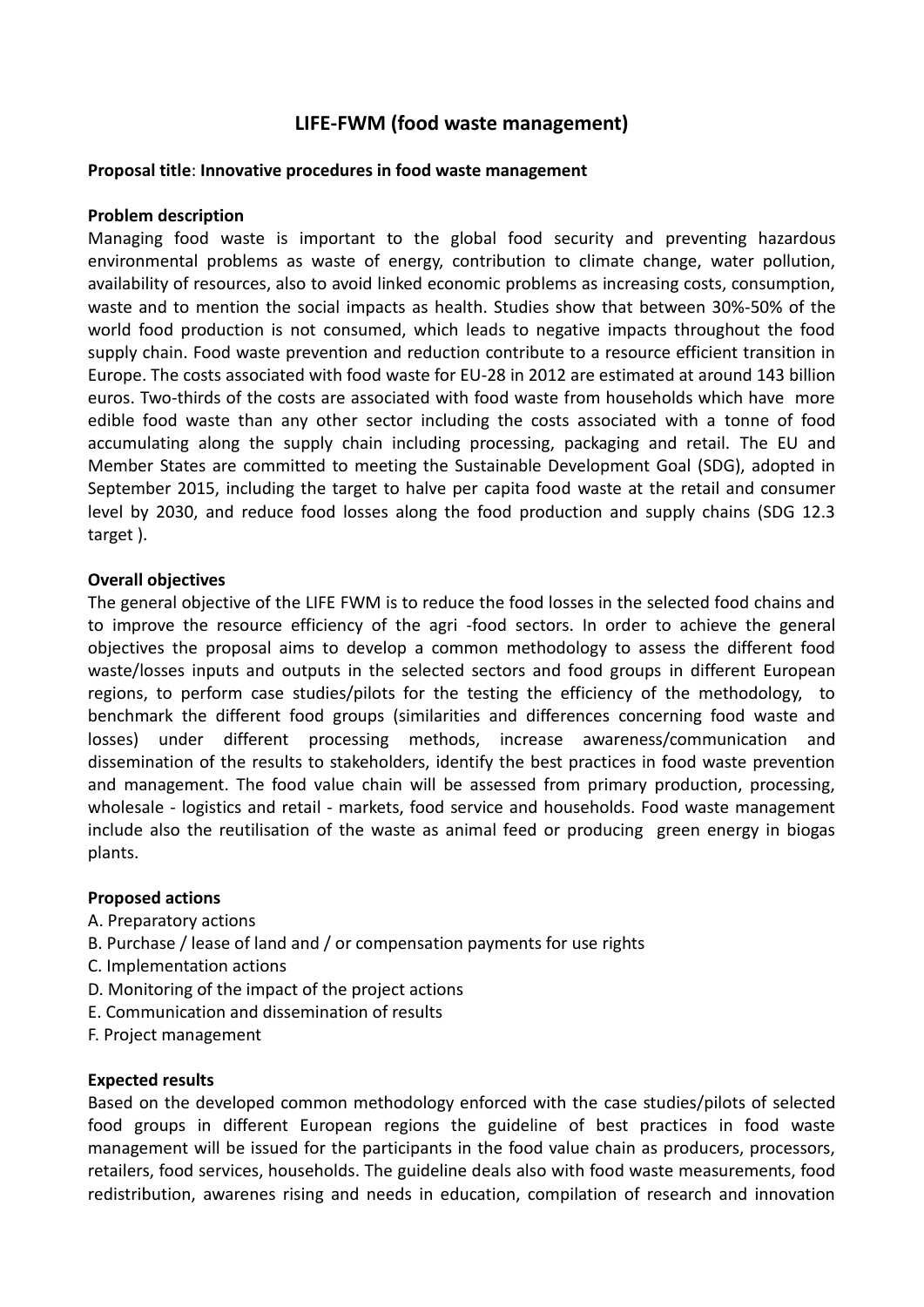results.

Based on a large stakeholders consultation and project results the food waste accounting and reporting standard will be developed for agri-food companies containing the food waste upstream and dowstream processes having the role to perform the inventory of losses.

The project results and consultation with stakeholder allow to perform an applied methodology food waste prevention – reduction and management guideline to policy makers in order to improve companies resource efficiency including food waste and lossess environmental impact on GHG emission (carbon footprint) water demand, land use, fertilizer and pesticide use, landfill demand and the economic impact as benefit and cost ratio, cost of reduction, cost sawings from waste reduction on businesses including food waste monitoring.

The results of the communication activities will be disseminated to stakeholders, large public, other interested parties via LIFE website, leaflets, newsletters, conferences and workshops.

## **Legal background**

1.The resource-efficient Europe flagship initiative COM(2011) 571 final

2. Regulation (EU) 1169/2011 on the provision of food information to consumers

Other documents from the EU Parlament, EU Court of Auditors, Nordic Council of Ministers, WRI, WRAP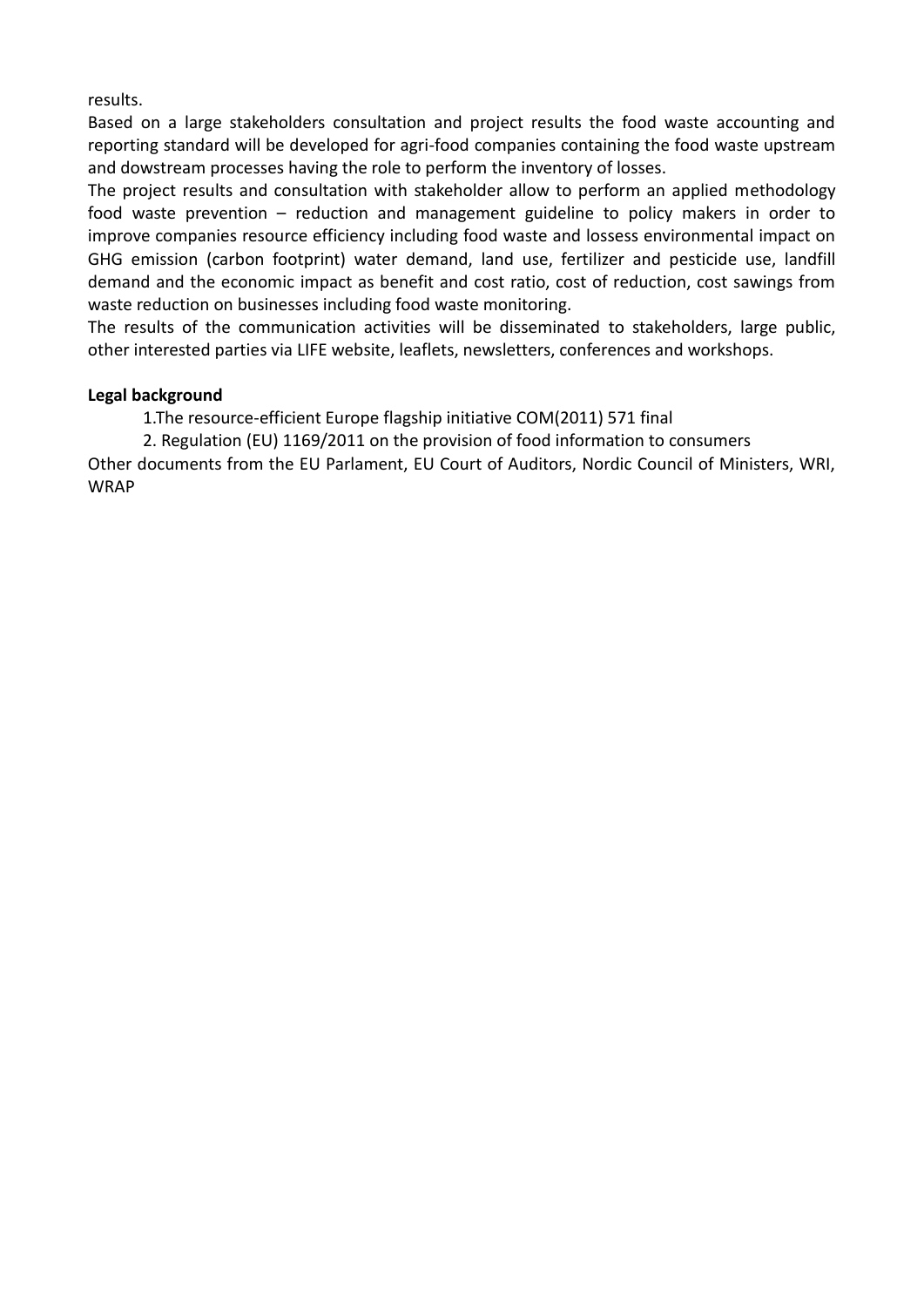# **LIFE-MVC (manure value chain)**

#### **Proposal title**: **Manure value chain management to reduce the ammonia and PM emission**

#### **Problem description**

The livestock production systems currently occupy around 28% of the land surface in the EU. The livestock production systems affect GHG emissions, water, air and soil quality, biodiversity having impact on the nitrogen (N), phosphorus (P) and carbon (C) cycles. The agriculture is one of the major contributors to environmental impacts, approx. 12% on global warming and 59% for N water quality, but also other adverse effects as acidification, eutrophication. Manure management is a major concern regarding the environmental footprint of livestock, mostly in areas with a high animal density (e.g. The Netherlands, Flanders) having problems to respects the EU nitrate directive requirements. A few mitigation efforts taken as a result of this directive include transport and processing of manure. Still the most important GHG emission occur during manure storage. This means that improving the efficiency and safety of manure value chain can reduce the ammonia emissions. More than that turning manure into resources, closing the nutrient loops for example for green energy and organic sourced fertilizer can reduce significantly the GHG emission in the livestock sectors. The emissions of ammonia contribute to the formation of secondary particulate matter(PM) with impacts on air quality. Across Europe, ammonium in particles may account for 5–15% of total PM. To achive a significant progress in mitigating the livestok sector environmental impacts including ammonia and PM emissions in Europe will only be possible via a combination of technology measures reducing livestock emissions (feeding, manure management) with the changes in the consumers food choices and managing food waste.

#### **Overall objective**

The main objective of the LIFE- MVC is to assess the ammonia and particulate mater (PM) emission main drivers in different livestock production systems as beef, dairy, pig and poltry, quantify the environmental impact and make recomandations for GHG emission reduction to policy drivers in the analysed livestock sectors. To have an overaching sustainability aspect the main aims are:

• to have a clear image on the different livestock production systems (closed and open air systems), with their contexts and drivers. Mapping environmental impacts of livestock production systems are often dominated by a reductionist view. There is a need to understand and distinguish between different livestock production systems or even food systems, to have information on the trade-offs in the optimum solutions.

• to develop new business models for sustainability and circular economy, where the transition to sustainable production systems needs to be translated into reality via governance models. There is a diversity of business models which needs to be improved from an environmental point.

• to develop case studies for different manure value chains in the beef and cattle, pig and poultry sector (including organic production) containing the environmental footprint of the manure management systems, and having a system approach for the sector sustainability,

• to reduce meat consumption environmental impact as there is a growing awareness that intensive, externally feed-based livestock systems are not sustainable. Going for sustainable livestock systems may require a reduction of the total availability of animal-based food. At the same time, consumer demand can be a driver for system change, as it is already evident with consumption trends in Europe.

# **Proposed actions**